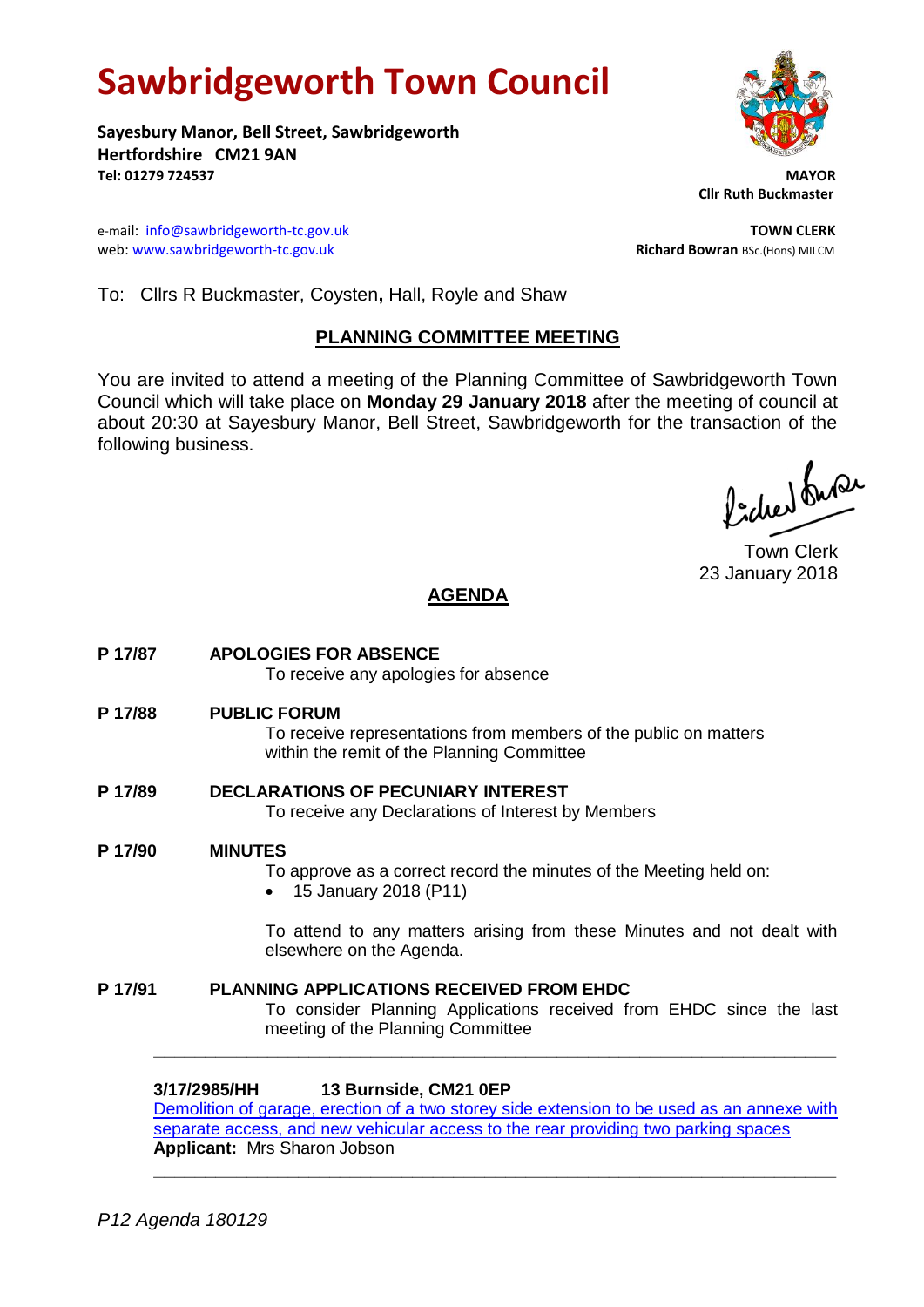### **3/18/0018/VAR The Ancient Raj, Knight Street, CM21 9AX**

[Variation of condition 2 \(Approved plans\) of planning permission 3/16/1507/FUL](https://publicaccess.eastherts.gov.uk/online-applications/applicationDetails.do?keyVal=P255VTGLJZT00&activeTab=summary) – [Demolition of restaurant and 3no garages/stores. Erection of 2no two bedroomed](https://publicaccess.eastherts.gov.uk/online-applications/applicationDetails.do?keyVal=P255VTGLJZT00&activeTab=summary)  [dwellings and 2no 3 bedroomed dwellings with associated landscaping and parking –](https://publicaccess.eastherts.gov.uk/online-applications/applicationDetails.do?keyVal=P255VTGLJZT00&activeTab=summary) To [allow for bedrooms within the loft space of plots 1, 2 and 3 with no1 velux windows to the](https://publicaccess.eastherts.gov.uk/online-applications/applicationDetails.do?keyVal=P255VTGLJZT00&activeTab=summary)  [front slope of each property and 2no velux windows to the rear roof slope of each property](https://publicaccess.eastherts.gov.uk/online-applications/applicationDetails.do?keyVal=P255VTGLJZT00&activeTab=summary) **Applicant:** Eden Rock Construction

**\_\_\_\_\_\_\_\_\_\_\_\_\_\_\_\_\_\_\_\_\_\_\_\_\_\_\_\_\_\_\_\_\_\_\_\_\_\_\_\_\_\_\_\_\_\_\_\_\_\_\_\_\_\_\_\_\_\_\_\_\_\_\_\_\_\_**

**\_\_\_\_\_\_\_\_\_\_\_\_\_\_\_\_\_\_\_\_\_\_\_\_\_\_\_\_\_\_\_\_\_\_\_\_\_\_\_\_\_\_\_\_\_\_\_\_\_\_\_\_\_\_\_\_\_\_\_\_\_\_\_\_\_\_**

#### **3/18/0095/HH 6 Brookfields, CM21 0EJ**

[Erection of cart lodge and store, porch extension and garage conversion to habitable](https://publicaccess.eastherts.gov.uk/online-applications/applicationDetails.do?keyVal=P2N2MMGL00B00&activeTab=summary)  [space](https://publicaccess.eastherts.gov.uk/online-applications/applicationDetails.do?keyVal=P2N2MMGL00B00&activeTab=summary)

**\_\_\_\_\_\_\_\_\_\_\_\_\_\_\_\_\_\_\_\_\_\_\_\_\_\_\_\_\_\_\_\_\_\_\_\_\_\_\_\_\_\_\_\_\_\_\_\_\_\_\_\_\_\_\_\_\_\_\_\_\_\_\_\_\_\_**

**Applicant:** Mr Trevor Goodchild

#### **P 17/92 LATE PLANNING APPLICATIONS**

To deal with Planning Applications received from EHDC following the Publication of this Agenda and received before 26 January 2018

#### **P 17/93 PLANNING DECISIONS MADE BY EHDC**

To receive Planning Decisions from EHDC

#### **3/17/2476/FUL 68 Gilders, CM21 0EH**

Extensions, alterations and subdivision of dwelling to create 1no. additional dwelling with associated car parking and landscaping. Creation of vehicular crossover **Applicant:** Mr D Davidson

**\_\_\_\_\_\_\_\_\_\_\_\_\_\_\_\_\_\_\_\_\_\_\_\_\_\_\_\_\_\_\_\_\_\_\_\_\_\_\_\_\_\_\_\_\_\_\_\_\_\_\_\_\_\_\_\_\_\_\_\_\_\_\_\_\_\_**

**STC Comment:** Objection. Overdevelopment – not in keeping with street scene; contrary to Policy ENV1

**\_\_\_\_\_\_\_\_\_\_\_\_\_\_\_\_\_\_\_\_\_\_\_\_\_\_\_\_\_\_\_\_\_\_\_\_\_\_\_\_\_\_\_\_\_\_\_\_\_\_\_\_\_\_\_\_\_\_\_\_\_\_\_\_\_\_**

*EHDC Decision: Refused. Contrary to ENV1* 

#### **3/17/2598/HH Rose Cottage, 32A Vantorts Road, CM21 9NB**

Two storey rear extension **Applicant:** Mr Jim Rex **STC Comment:** Objection. The proposal by reason of an additional extension represents an overdevelopment of the site. *EHDC Decision:* Granted

**\_\_\_\_\_\_\_\_\_\_\_\_\_\_\_\_\_\_\_\_\_\_\_\_\_\_\_\_\_\_\_\_\_\_\_\_\_\_\_\_\_\_\_\_\_\_\_\_\_\_\_\_\_\_\_\_\_\_\_\_\_\_\_\_\_\_**

#### **3/17/2693/FUL & Basement, Ground & Part First Floors, Pishiobury House, 3/17/2694/LBC Pishiobury Drive, CM21 0AF**

Conversion of ground floor to create 2no. 2 bedroom ground floor apartments (associated with LPA 3/14/1748/FP & LPA 3/15/0683/LBC for conversion from office to form 6 residential units). **Applicant:** M & D Developments *STC Comment:* No objection.

**\_\_\_\_\_\_\_\_\_\_\_\_\_\_\_\_\_\_\_\_\_\_\_\_\_\_\_\_\_\_\_\_\_\_\_\_\_\_\_\_\_\_\_\_\_\_\_\_\_\_\_\_\_\_\_\_\_\_\_\_\_\_\_\_\_\_**

*EHDC Decision:* Refused. Contrary to policy ENV1 of the East Herts Local Plan.